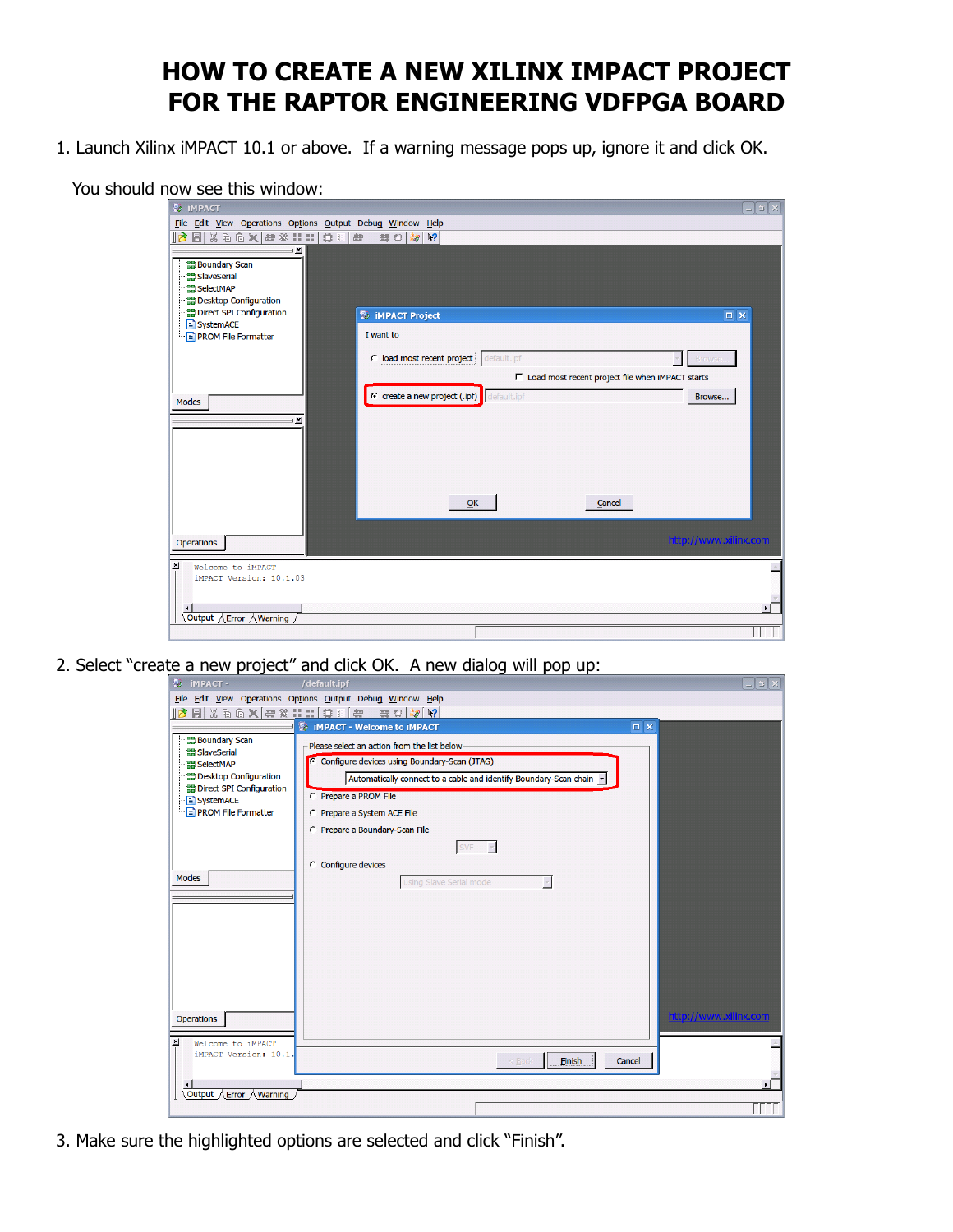You will now be prompted for the location of the configuration files for each device on the board, starting with the FLASH PROM:

| MPACT -                                                                                                                                                                           | /default.ipf - [Boundary Scan]                                                                                                                                                                                                                                     | 日                  |
|-----------------------------------------------------------------------------------------------------------------------------------------------------------------------------------|--------------------------------------------------------------------------------------------------------------------------------------------------------------------------------------------------------------------------------------------------------------------|--------------------|
| File Edit View Operations Output Debug Window Help                                                                                                                                |                                                                                                                                                                                                                                                                    | $\Box$ el $\times$ |
| 日 ※ 6 6 × # ※ ::: 0 0 0 1 #                                                                                                                                                       | # 0 2 12                                                                                                                                                                                                                                                           |                    |
| $B2$ Boundary Scan<br><b>Manufacture</b><br><b>請SelectMAP</b><br>圖 Desktop Configuration<br>$\frac{100}{100}$ Direct SPI Configuration<br>SystemACE<br><b>PROM File Formatter</b> | <b>EXILINX</b><br>EXILINX<br><b>EXILINX</b><br><b>EXILINX</b><br>TDI<br><b>EXILINX</b><br>xcf32p<br>xc3s1400a<br>xc3s1400a<br>xc3s1400a<br>xc3s1400a<br>$-$ file $? -$<br>$-$ file $? -$<br>$-$ file $? -$<br>$-$ file $? -$<br>$-$ file $? -$<br>TDO <sub>-</sub> |                    |
| <b>Modes</b><br><b>Available Operations are:</b>                                                                                                                                  | Assign New Configuration File<br>$?$ $ \Box$ $\times$<br>Look in: httpga_camera_reference_design/bitstreams/ $\mathbf{v}$ $\Leftrightarrow$ $\mathbf{E}$ of $\mathbf{E}$ if $\mathbf{E}$<br>٦.                                                                     |                    |
| <b>Operations</b>                                                                                                                                                                 | File name:<br>Qpen<br>All Design Files (*.mcs *.exo *.isc *.bsd)<br>$\blacksquare$<br>File type:<br>Cancel<br><b>Cancel All</b><br><b>Bypass</b><br>$G$ None<br>C Enable Programming of SPI Flash Device Attached to this FPGA                                     |                    |
| $\boldsymbol{\mathsf{x}}$<br>$E$ lapsed time =<br>$0$ sec.<br>// *** BATCH CMD : identifyMPM<br>Output $\wedge$ Error $\wedge$ Warning                                            | <b>Boun</b><br>C Enable Programming of BPI Flash Device Attached to this FPGA                                                                                                                                                                                      |                    |
|                                                                                                                                                                                   | Configuration Platform Cable USB 6 MHz usb-hs                                                                                                                                                                                                                      |                    |

 The currently selected device is shown in green. The default configuration files are available in the folders vdfpga\_camera\_reference\_design/ and vdfpga\_camera\_reference\_design/bitstreams/

- 4. You will need to give iMPACT the configuration files in the following sequence:
	- 1. [FLASH PROM] vdfpga\_camera\_reference\_design/falcon2\_download.mcs
	- 2. [FPGA 1] vdfpga\_camera\_reference\_design/bitstreams/falcon\_fpga\_1.bit
	- 3. [FPGA 2] vdfpga\_camera\_reference\_design/bitstreams/falcon\_fpga\_2.bit
	- 4. [FPGA 3] vdfpga\_camera\_reference\_design/bitstreams/falcon\_fpga\_3.bit
	- 5. [FPGA 4] vdfpga\_camera\_reference\_design/bitstreams/falcon\_fpga\_4.bit
- 5. When you have selected the above files, one last dialog will pop up. Simply click OK.
- 6. You now need to set the programming options. From the Edit menu select Preferences:

|                                                    |                                               | ້           |                        |                                              |                                        |                                              |                |                    |
|----------------------------------------------------|-----------------------------------------------|-------------|------------------------|----------------------------------------------|----------------------------------------|----------------------------------------------|----------------|--------------------|
| <b>IMPACT -</b><br>B.                              |                                               |             | - [Boundary Scan]      |                                              |                                        |                                              |                | $ \theta$ $\times$ |
| Eile<br>5                                          | Edit View Operations Output Debug Window Help |             |                        |                                              |                                        |                                              |                | $\frac{18}{2}$     |
| 2日                                                 | Cut                                           | $Ctr I + X$ | 豊の                     | R <sub>2</sub><br>$\mathcal{L}(\mathcal{S})$ |                                        |                                              |                |                    |
|                                                    | Copy                                          | $Ctr +C$    | e to select operations |                                              |                                        |                                              |                |                    |
| ᇣ                                                  | Paste                                         | $Ctrl + V$  |                        |                                              |                                        |                                              |                |                    |
| 鵲S<br>៉ូងូន                                        | <b>Delete</b>                                 |             | <b>XILINX</b>          | <b>CHOCHOCHO</b><br><b>EXILINX</b>           | <b>DISTURBANCING</b><br><b>EXILINX</b> | <b><i><u>INNUM</u></i></b><br><b>EXILINX</b> | <b>EXILINX</b> |                    |
| 體                                                  | <b>NE</b> Select All                          | $Ctrl+A$    |                        |                                              |                                        |                                              | <b>URRAN</b>   |                    |
| <b>BOD</b> III                                     | <b>Unselect All</b>                           | $Ctrl + U$  | cf32p                  | xc3s1400a                                    | xc3s1400a                              | xc3s1400a                                    | xc3s1400a      |                    |
| 国s<br>$\blacksquare$ $\blacksquare$ $\blacksquare$ | <b>Add Device</b>                             | ٠           | 2 down                 | falcon_fpga_1                                | main.bit                               | falcon_fpga_3                                | falcon_fpga_4  |                    |
|                                                    | Assign Configuration File Ctrl+G              |             |                        |                                              |                                        |                                              |                |                    |
|                                                    | Change Location                               |             |                        |                                              |                                        |                                              |                |                    |
|                                                    | Set Programming Properties                    |             |                        |                                              |                                        |                                              |                |                    |
|                                                    | Set Erase Properties                          |             |                        |                                              |                                        |                                              |                |                    |
| Modes                                              | <b>Andalug</b> ion Wizard                     |             |                        |                                              |                                        |                                              |                |                    |
|                                                    | Preferences                                   |             |                        |                                              |                                        |                                              |                |                    |
|                                                    | Available operations are.                     |             |                        |                                              |                                        |                                              |                |                    |
|                                                    |                                               |             |                        |                                              |                                        |                                              |                |                    |
|                                                    |                                               |             |                        |                                              |                                        |                                              |                |                    |